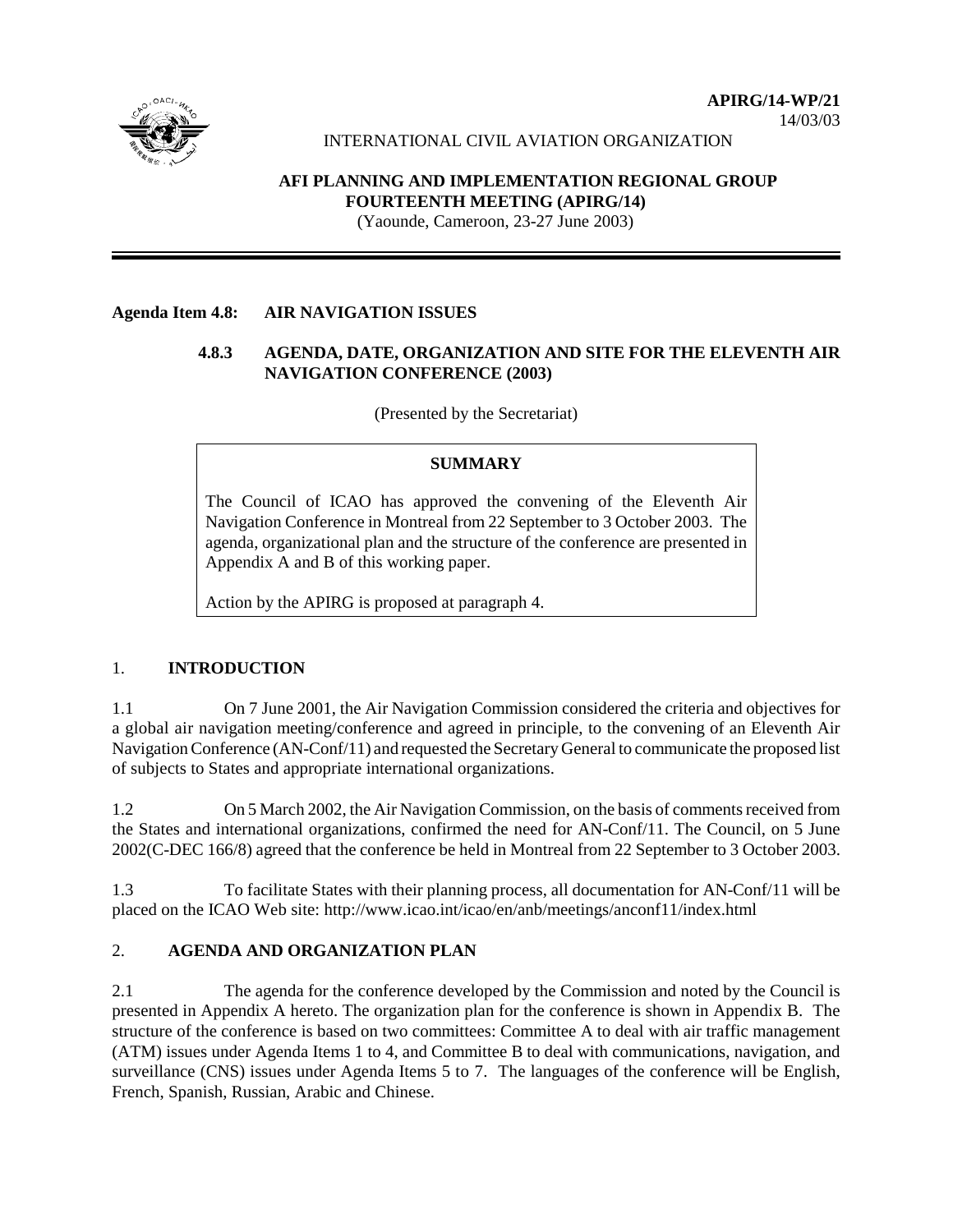### 3. **GLOBAL AND REGIONAL PLANNING PROCESS**

3.1 In relation to agenda item 1.3 - "the need for a global air navigation plan", the Secretariat is currently developing an electronic data base that would contain ATS routes and facilities/services as reflected in Basic ANP and FASID. This data base, which would be presented to the Conference, would be accessible to all users and expected to be kept current through the changes incorporated by Regional Offices as and when an approved amendment to ANP/FASID is available. Furthermore, under this agenda item, the conference is scheduled to discuss the present air navigation planning processes to identify the most appropriate methods required to meet the future implementation and planning needs. This will include the option of having one global air navigation plan/process instead of the present practice of several regional plans/processes.

#### 4. **ACTION BY APIRG**

4.1 The meeting is invited to:

- a) Note the agenda of the Conference as contained in Appendix A hereto and provide comments; and
- b) With reference to agenda item 1.3 and taking into account the present regional/global air navigation planning processes, identify the most appropriate methods to meet the future implementation planning needs.
- c) Note the availability of documentation for AN-Conf/11 on the ICAO Web site.

— — — — — — — —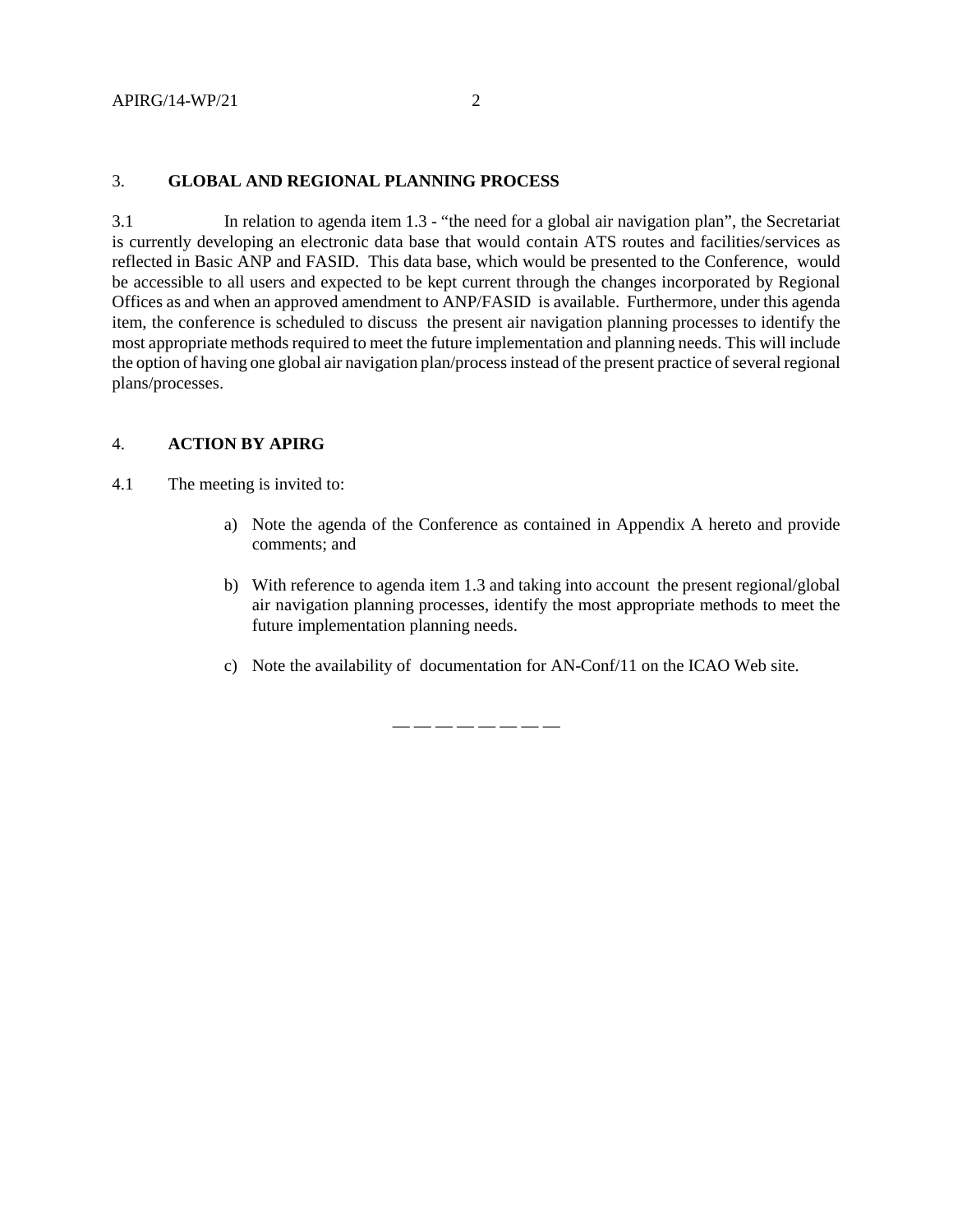#### **APPENDIX A**

#### **AGENDA FOR THE ELEVENTH AIR NAVIGATION CONFERENCE (2003)**

# **Agenda Item 1: Introduction and assessment of a global air traffic management operational concept**

- 1.1 the global air traffic management operational concept;
- 1.2 enabling concepts in support of the global air traffic management operational concept;
- 1.3 the need for a global air navigation plan; and
- 1.4 the role of airborne collision avoidance systems (ACAS) technologies.

To date, no comprehensive description has been developed of how new communications, navigation and surveillance/air traffic management (CNS/ATM) technologies should evolve into a global and more efficient ATM system. Consequently, there has been, to some degree, an *ad hoc* implementation of available technologies. To remedy this, work on a global ATM operational concept is currently underway by the Air Navigation Commission with the assistance of the Air Traffic Management Operational Concept Panel (ATMCP). The operational concept will describe how an integrated global ATM system should operate and provide States and industry with clearer objectives for designing and implementing ATM and supporting systems.

By the time of the AN-Conf/11, work on the operational concept and on the technical means of implementing the concept, including the development of concepts of use for sub-elements and enabling technologies (e.g. airborne separation assistance system (ASAS), automatic dependent surveillance—broadcast (ADS-B)), will have been greatly progressed. The review and assessment of the operational concept by the AN-Conf/11 will facilitate the eventual acceptance and implementation of the concept into the planning framework of States and planning and implementation regional groups (PIRGs). The foregoing matters are expected to result in recommendations that would guide and encourage transition and implementation.

Along with the development of an ATM operational concept and supporting operational and technical requirements, implementation of a global ATM system requires a blueprint of the envisaged air navigation infrastructure of facilities and services. It is expected that a discussion at the conference of the present air navigation planning processes would help to identify the most appropriate methods to meet the future implementation planning needs.

Airborne collision avoidance systems play an important role in overall ATM system safety, although they are not used in calculation of system safety. In light of the introduction of an ATM operational concept and changes to the separation services to be provided in the future ATM system, it is important to have a clear understanding of the role of collision avoidance systems technologies in the future.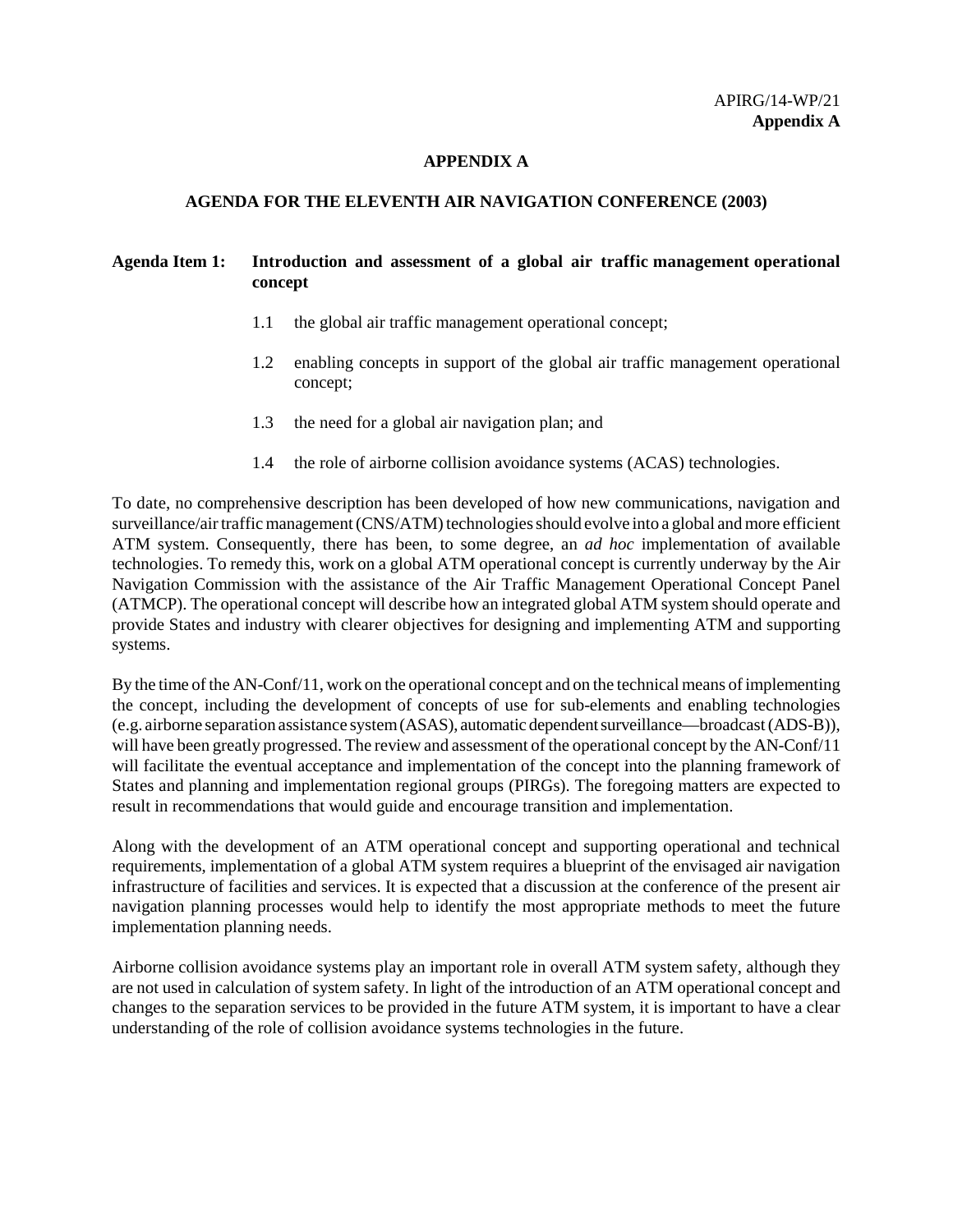### **Agenda Item 2: Safety and security in air traffic management**

- 2.1 safety management systems and programmes;
- 2.2 safety certification of ATM systems;
- 2.3 safety regulation;
- 2.4 Global Aviation Safety Plan (GASP); and
- 2.5 safety and security of the ATM infrastructure.

Managing and regulating safety in ATM systems will be an increasingly critical and complex endeavour, especially considering the move toward greater autonomy of ATM service providers. It is necessary that a global approach using standardized procedures and methods be adopted. The majority of States do not yet have safety management programmes in place; neither have they established the formal means for regulating safety in ATM. Considering the imminent need to address safety management in ATM systems, and the scheduled expansion of the safety oversight programme to include air traffic services, it is considered essential to address all aspects of ATM safety at the global level. States may also wish to take advantage of the conference to discuss the new SARPs and procedures associated with safety management systems, their means of implementation, together with all related aspects of ATM safety regulation.

Recognizing the need to reduce the worldwide accident rate, the Air Navigation Commission proposed the ICAO Global Aviation Safety Plan (GASP) to the Council in 1997. In 1998, the 32nd Session of the Assembly endorsed the concept. GASP has helped focus the attention of the aviation community both within and outside of ICAO, on current and future safety issues. The review and discussion of GASP at the conference will lead to a clearer understanding of what the plan is intended to achieve, and the methods for accomplishing this. Recommendations of the conference would facilitate an acceptance of GASP by the wider aviation community.

Since the events of 11 September 2001, security of aircraft, as well as of the supporting air navigation infrastructure, has become a major concern for civil aviation. The ATM system may be able to contribute to improved security through the provision to responsible authorities of appropriate assistance and information. On the other hand, the ATM system, as well as ATM related information, should be protected from security threats. The conference will offer an opportunity to address global efforts aimed at improved security of ATM systems and information.

### **Agenda Item 3: Air traffic management performance targets for safety, efficiency and regularity and the role of required total system performance (RTSP) in this respect**

- 3.1 performance targets for air traffic management; and
- 3.2 the concept of required total system performance

The present ATM infrastructure has evolved without globally-agreed criteria for, *inter alia,* safety, efficiency and regularity. As a result, there are no means to ensure that emerging and future ATM systems will meet minimum levels of performance. Furthermore, only a limited amount of work on ATM performance by bodies outside ICAO has been accomplished. It is foreseen that RTSP will serve as a means for the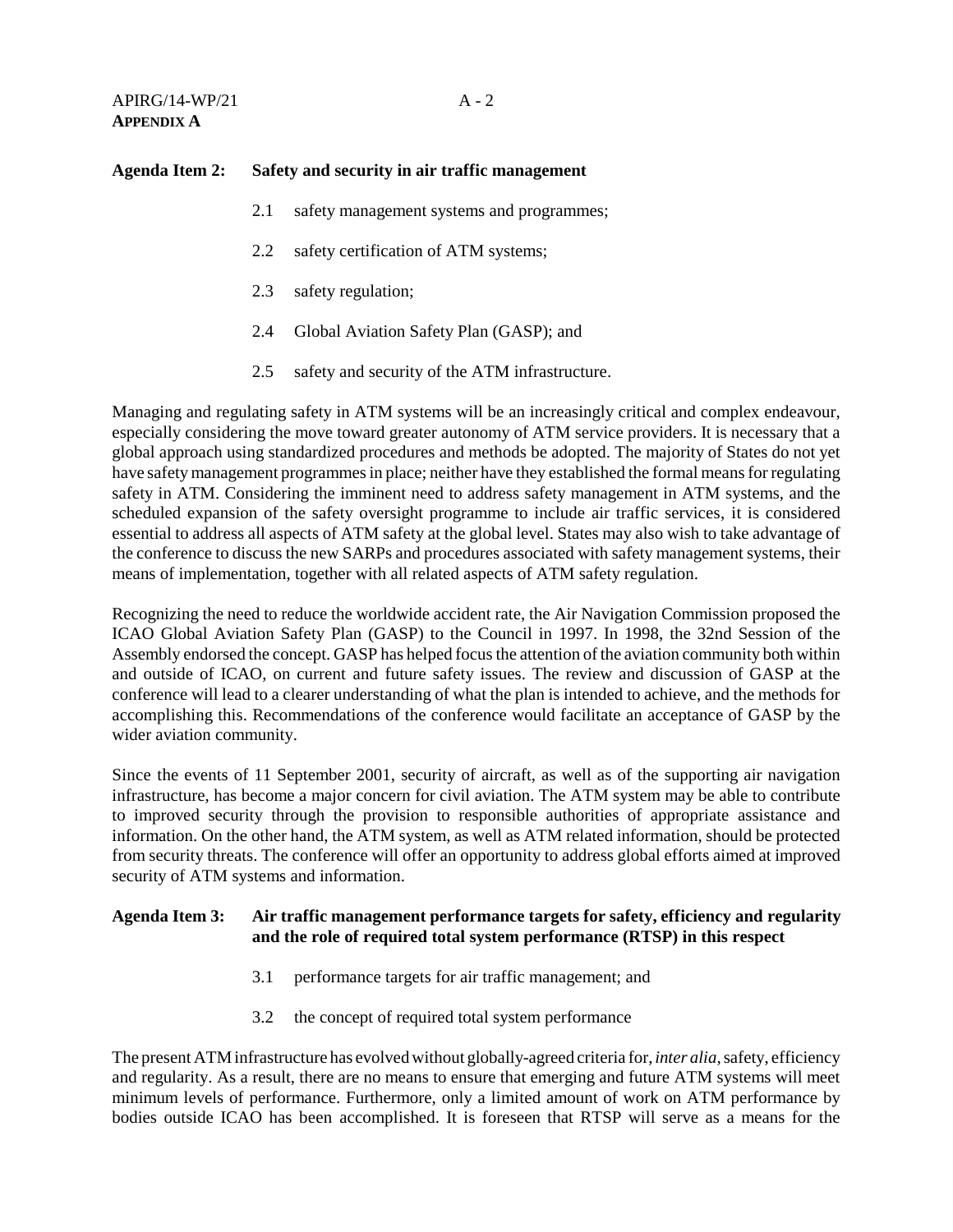measurement of safety, efficiency and regularity of the emerging and future global ATM system. Although the work on RTSP is still in its early stages, progress is expected to be made by the time of the conference. The Air Navigation Commission, with the assistance of the ATMCP, has begun work on defining RTSP and elaborating on its role in ATM systems performance measurement. It is foreseen that recommendations of the conference could facilitate the endorsement of RTSP.

### **Agenda Item 4: Capacity-enhancement measures**

- 4.1 global measures; and
- 4.2 regional measures.

Implementation of capacity-enhancing measures in the vicinity of aerodromes is increasingly being considered by individual States. These measures are often in response to increasing demand and associated political and industrial pressures. At the same time, there has been a growing awareness within the civil aviation community that safety must be improved in light of increasing traffic, particularly in the vicinity of aerodromes. The use of procedures and separation minima inconsistent with ICAO provisions is an obvious threat to safety through a lack of standardization. In the same way, accommodating regional needs for capacity enhancement through amendments to ICAO Regional Supplementary Procedures (SUPPs) will also lead to a disparity of ICAO procedures. Based on the above, a global approach to addressing capacity-enhancing measures should be developed. Discussions at the conference of the problems associated with increasing demand will facilitate a common understanding as to the most appropriate methods to alleviate the situation and prepare for the future environment.

The international civil aviation community is entering a new stage in its evolution that will see the introduction of increasing levels of automation and other technologies, changes to the role of the users and operators of the systems, and increasing pressure to increase capacity and accommodate more aircraft into the available airspace. The subjects above address these issues which should be thoroughly examined and discussed at the worldwide level. Furthermore, the subjects have a relationship to each other in that they all relate to safety. The new global ATM operational concept, along with the maturing work of the panels of the Air Navigation Commission, offer a unique opportunity to address safety, capacity and performance issues in the new millennium, with a view to ensure a harmonized evolution which would enhance efficiency as well as safety.

### **Agenda Item 5: Review of the outcome of the ITU World Radio Conference (2003) (WRC-2003) and its impact on aeronautical electromagnetic spectrum utilization**

The agenda for the ITU WRC-2003 contains more than fifteen items which may have an impact on aeronautical radionavigation and communication services. The outcome of WRC-2003 on these items will be presented for review by the conference. Subjects of particular importance include radionavigation satellite service/aeronautical radionavigation service (RNSS/ARNS) compatibility, future aeronautical utilization of the 5 GHz band in light of spectrum requirements for the microwave landing system (MLS), regulatory provisions permitting the operation of new ICAO standard systems supporting navigation and surveillance functions in the band 108-117.975 MHz and possible new requirements for ARNS and/or aeronautical mobile (R) services (AM(R)S). Additionally, the continuing availability of spectrum for aeronautical communications and navigation will be considered. The conference will also review the draft agenda of the WRC-2006 to identify any items of potential concern to aviation that would need to be addressed in preparation for that conference.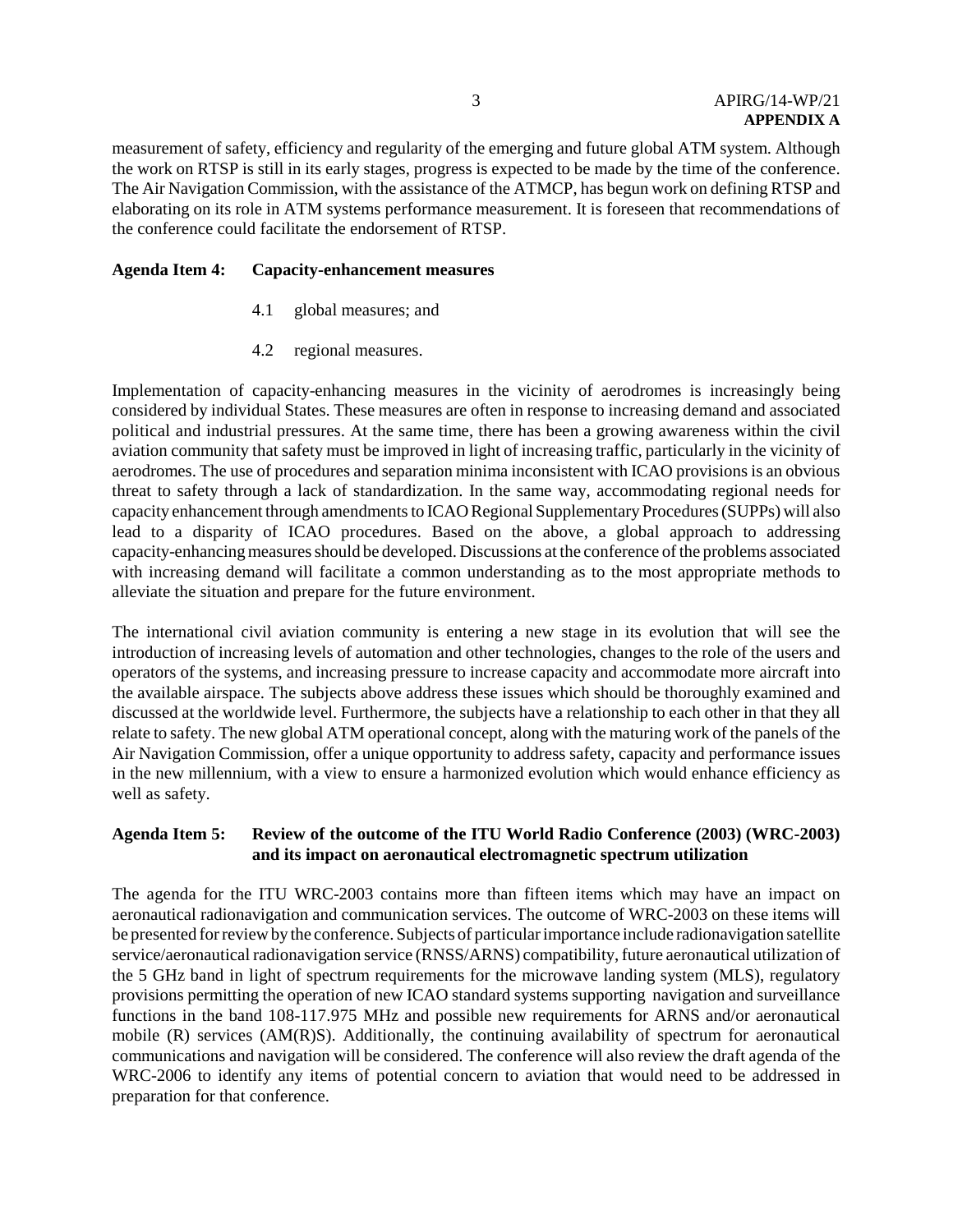#### **Agenda Item 6: Aeronautical navigation issues**

- 6.1 global navigation satellite system (GNSS) development status based on reports from States, service providers and industry organizations;
- 6.2 navigation policy issues in the light of present and envisaged GNSS services and architectures, integration and back-up options;
- 6.3 amendments on aeronautical navigation subjects in relevant ICAO documents including the *Global Air Navigation Plan for CNS/ATM Systems* (Doc 9750), Annex 10 — *Aeronautical Telecommunications* and other documents as necessary; and
- 6.4 directions for future development of aeronautical navigation services.

The *Global Air Navigation Plan for CNS/ATM Systems* (Global Plan, Doc 9750) indicates that successful implementation of the global navigation satellite system (GNSS) would provide seamless global navigation for all phases of flight, thus offering the possibility for many States to dismantle some or all of their ground-based navigation aids. The Special Communications/Operations Divisional Meeting (1995) (SP COM/OPS/95, Doc 9650) recommended (Recommendation 3/1) the development of SARPs, procedures and criteria to support the gradual introduction of GNSS. The meeting also developed Recommendation 5/1 proposing an amendment to Annex 10 to incorporate the ICAO strategy for introduction and application of non-visual aids to approach and landing (Annex 10, Volume I, Attachment B) which promoted GNSS as an ICAO standard aid in addition to the instrument landing system (ILS) and MLS.

In its assessment of GNSS, the SP COM/OPS/95 raised a number of concerns over system capabilities and identified issues to be addressed in validation activities and feasibility studies. Subsequently, further concerns were raised regarding the ability of GNSS to become the "sole-means" navigation system. These concerns were partially addressed through Amendment 1 to the Global Plan. However, the ability of GNSS to become the only navigation system for all phases of flight continues to be questioned, thus various back-up options have been proposed.

Developments in recent years have indicated that progress towards the objectives established in the Global Plan was slower than initially envisaged. It has also been suggested that some GNSS-related issues may not be resolved until additional civil signals or core satellite constellations are introduced. It is expected that the conference will be informed by respective States/service providers regarding their plans for modernization of the global positioning system (GPS) and the Global Navigation Satellite System (GLONASS), and deployment of the Galileo system. A status report on Category I GNSS-based operations and feasibility studies of GNSS-based Category II/III approaches and aerodrome surface operations will also be available to demonstrate GNSS capability to support all phases of flight. Thus, the future (2010 onwards) GNSS architecture will be made known to the conference together with SARPs in Annex 10, Volume I, Chapters 2 and  $3<sup>1</sup>$  which define present and near-term GNSS with its augmentations.

 $1$  The first package of GNSS SARPs was introduced in Annex 10 with Amendment 76 and became applicable on 1 November 2001. Amendment 77 to Annex 10 introduced a number of GNSS enhancements.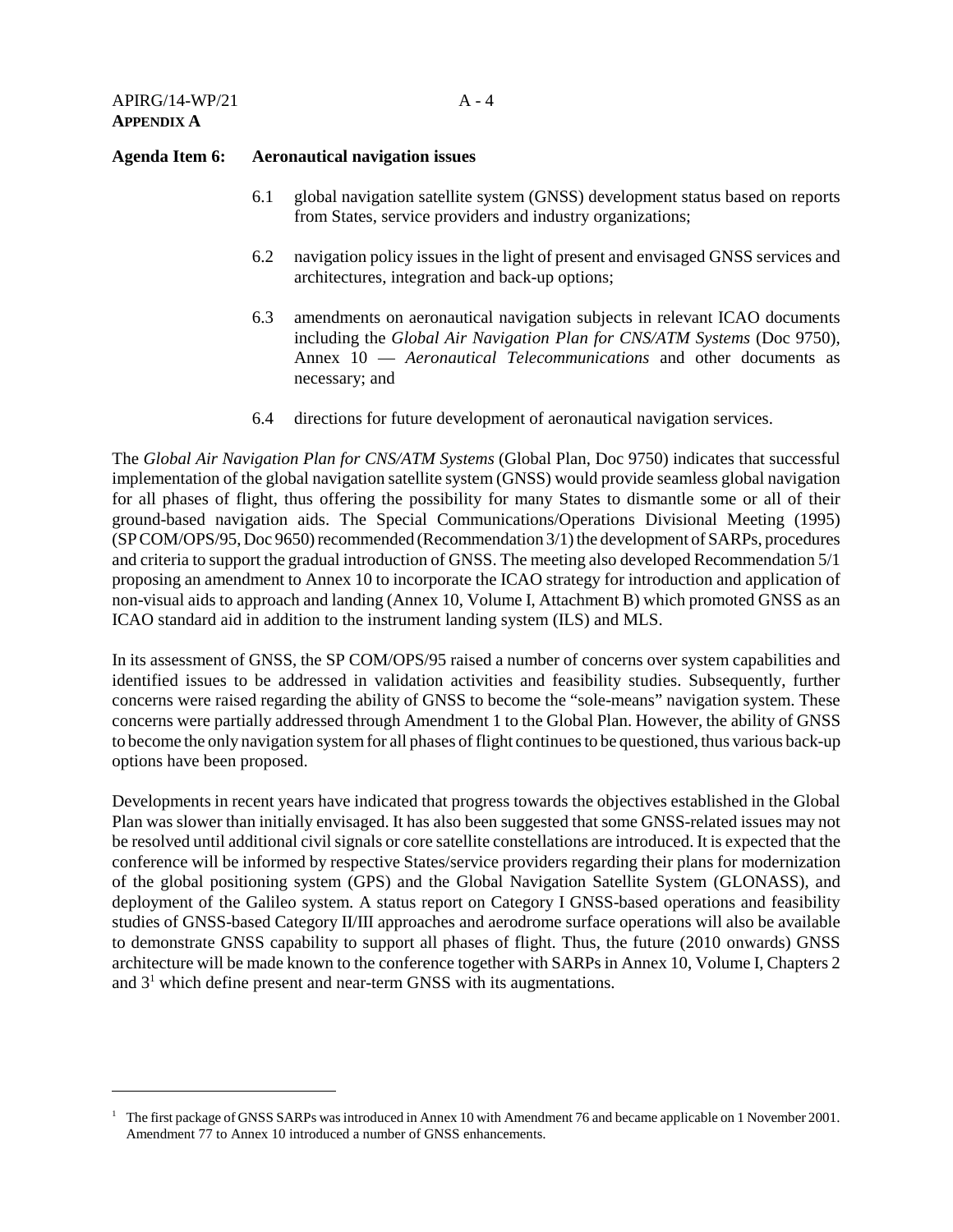After eight years of GNSS development and implementation activities (since SP COM/OPS/95), the conference will review up-to-date information on GNSS status, its future architecture and levels of service that could be provided at the various stages of system evolution. Other subjects involve system status monitoring and NOTAMs, GNSS vulnerability to intentional and unintentional interference, interference mitigation and database issues. In light of this information, the conference would also assess the role of terrestrial radio navigation aids and area navigation capability. The discussions are expected to address, in particular, the need for a back-up system(s) and conclude with updated guidelines for transition to satellite navigation. As a result, the conference is expected to recommend revisions to the navigation sections in the Global Plan, draft amendments to SARPs in Annex 10, and update the ICAO strategy for introduction and application of non-visual aids to approach and landing.

### **Agenda Item 7: Aeronautical air-ground and air-to-air communications**

As a result of growing aeronautical communications requirements and of the potential spectrum scarcity created by claims on aeronautical spectrum by non-aeronautical parties, efficient utilization of the aeronautical spectrum by communications systems is becoming a critical aspect of air navigation planning. Over the last decade, ICAO has introduced into Annex 10 a number of new air-ground and air-to-air communication technologies, both digital (HF data link, VHF digital link, SSR Mode S and AMSS) and analog (8.33 kHz channel spacing for VHF DSB-AM). Implementation of some of those technologies is currently underway and contributes to increasing the aggregate aviation spectrum requirements, while conventional air-ground voice communications systems continue to operate, still representing the main medium for operational communications.

It is expected that the conference will review the results of the most recent ICAO work on the optimal utilization of the terrestrial and satellite aeronautical communication bands (HF, VHF and L-band) including the development of new air-ground and air-to-air communications systems meeting evolving requirements. The planned evolution of existing systems and potential development of future systems will be considered, together with any associated proposals for changes to ICAO documents.

— — — — — — — —